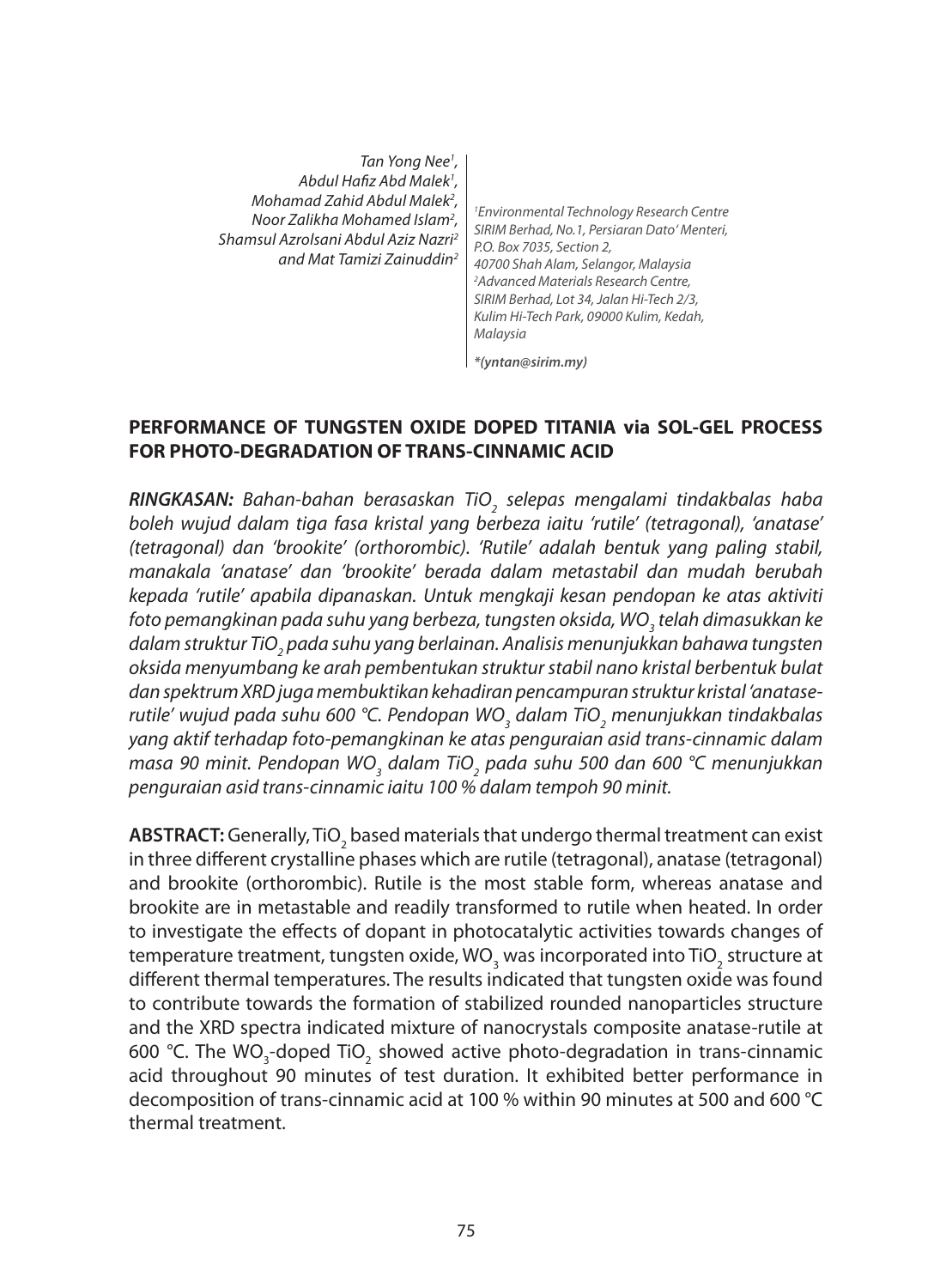Keywords: trans-cinnamic acid, photo-degradation and tungsten oxide doped titania photocatalyst.

### **INTRODUCTION**

Realizing the importance of keeping our planet clean, researchers are actively working for eco-friendly alternative technologies for all areas of daily life. Sustainable energy production and pollutant destruction are two of the areas in which intense research is being carried out, (Manoj *et al.*, 2012). Photocatalytic technology evolves around the irradiations of photocatalysts to create powerful oxidation reactions is a well-known green technology for environmental remediation. However, the ability of the photocatalytic degradation to remove the organic pollutants is influenced by the photocatalyst materials. TiO<sub>2</sub> is widely used as photocatalyst for oxidizing the organic and inorganic substrates in water through redox process (Fujishima and Zhang, 2006) but the ability of TiO<sub>2</sub> has not emerged to be one of the most fascinating materials in both homogeneous and heterogeneous catalysis. This had engaged the attention of researchers in exploring the semiconductor materials to enhance the removal of ambient concentrations of organics from water or air for environmental cleaning, drinking water treatment, industrial and health applications. The efficient and successful application of photocatalysis correspond to the pollutant, photocatalyst and source of illumination that come into close contact with each other. Thus, investigations of photocatalytic performance of a photocatalyst including the mechanisms are usually carried out using model compounds prior to scaling–up. Model compounds are commonly applied to validate the photocatalytic degradation performance and efficiency of a material (Ibhadon and Fitzpatrick, 2013). The current work focuses on evaluation of the performance of various photocatalyst materials prepared using a standard reactor in decomposition of trans-cinnamic acid. The efficiencies of the photocatalyst powder prepared at different temperatures and different concentrations were assessed to determine the optimum loading for applications.

### **MATERIALS AND METHODS**

# **Synthesis of TiO2 Sol-gel Derived Based Materials**

Titanium tetrabutoxide (Sigma-Aldrich) was reacted with acetylacetone (acac, *Fluka*) in a molar ratio of 1:4. The change from transparent solution to slightly yellowish indicates the formation of titanium octahedral complex which acac acts as ligand. The Ti complex was diluted in equivalent volume ratio with ethanol (EtOH, *Fisher*). 1N hydrochloric acid (HCl) aqueous solution was initially prepared from the concentrated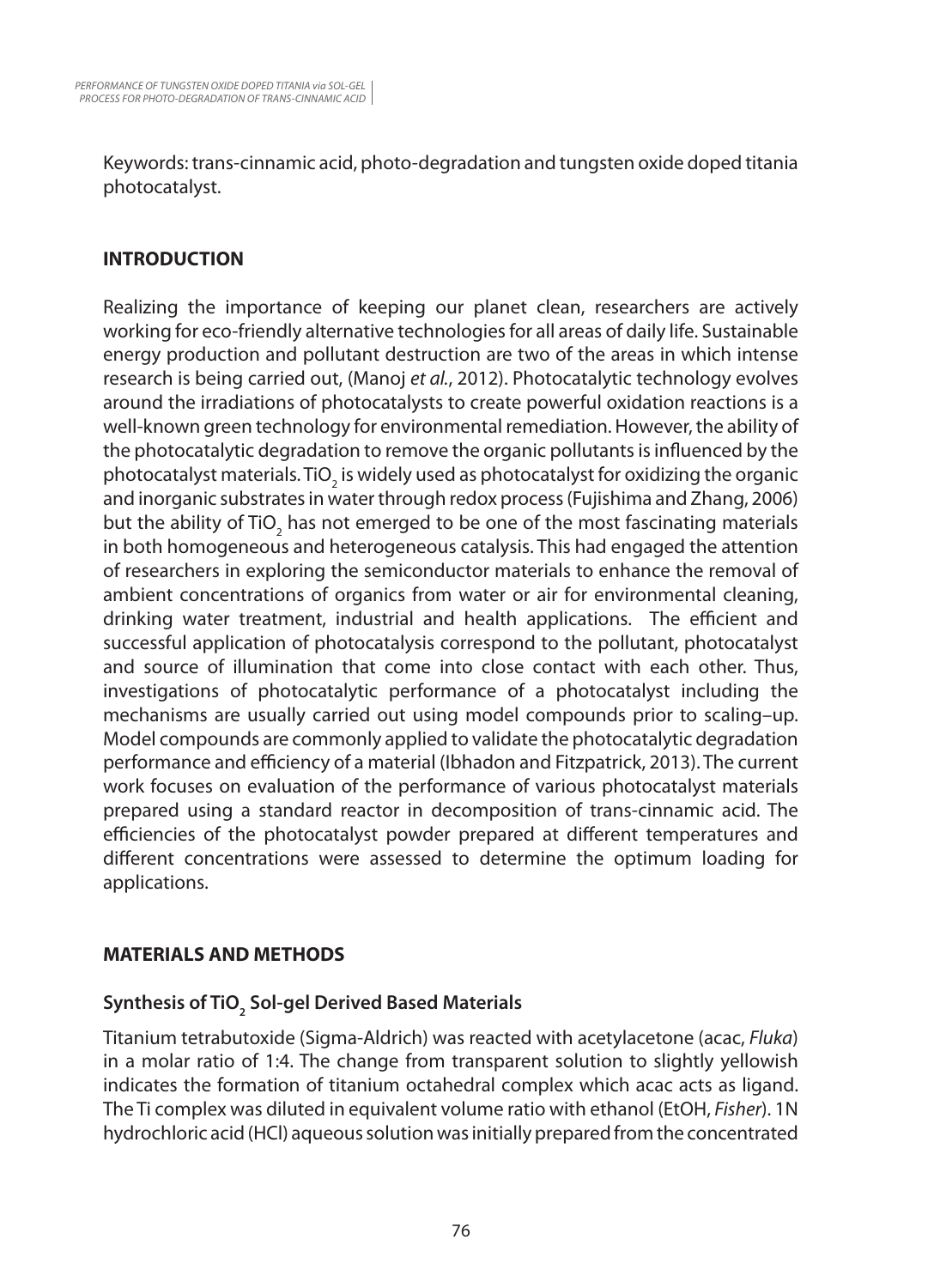HCl with deionized H<sub>2</sub>O. 1N ammonium hydroxide, NH<sub>4</sub>OH was also prepared in the same manner as 1N HCl. The dissolved WO<sub>3</sub> solution was also prepared in a beaker. The WO<sub>3</sub> -doped TiO<sub>2</sub> was prepared by reacting the Ti-acac complexes with the dissolved WO<sub>3</sub> solution and 1N HCl followed by an equivalent molar of 1N NH<sub>4</sub>OH. The developed precipitate was separated from the supernatant solution and dried at room temperature. The resulted particles were washed 3 times with deionized water before oven drying at 80 °C for 24 h. The prepared particles were then thermal treated at various temperatures of 400 °C, 500 °C and 600 °C for 1 h.

The morphological and structural changes of WO<sub>3</sub> doped TiO<sub>2</sub> particles were investigated using LEO1525 Field Emission Scanning Electron Microscope and the elongation on the structural phases under various treated temperatures was inspected using Bruker X-ray diffractometer.

### **Performance Evaluation of Photocatalyst Materials**

Investigations of photocatalytic performance have usually been carried out using model compound. The selected compound can strongly influence the photocatalytic performance due to the effect of the structure of model compounds and other factors on the degradation process (Ibhadon and Fitzpatrick, 2013). In this work, trans-cinnamic acid was chosen as a model compound for testing the reactivity of the synthesized photocatalyst and validating the photocatalytic degradation efficiency of the organic pollutant. The experimental set-up of the standard reactor is shown in Figure 1.



*Figure 1. Experimental set-up of the photocatalytic degradation of trans-Cinnamic acid using standard reactor*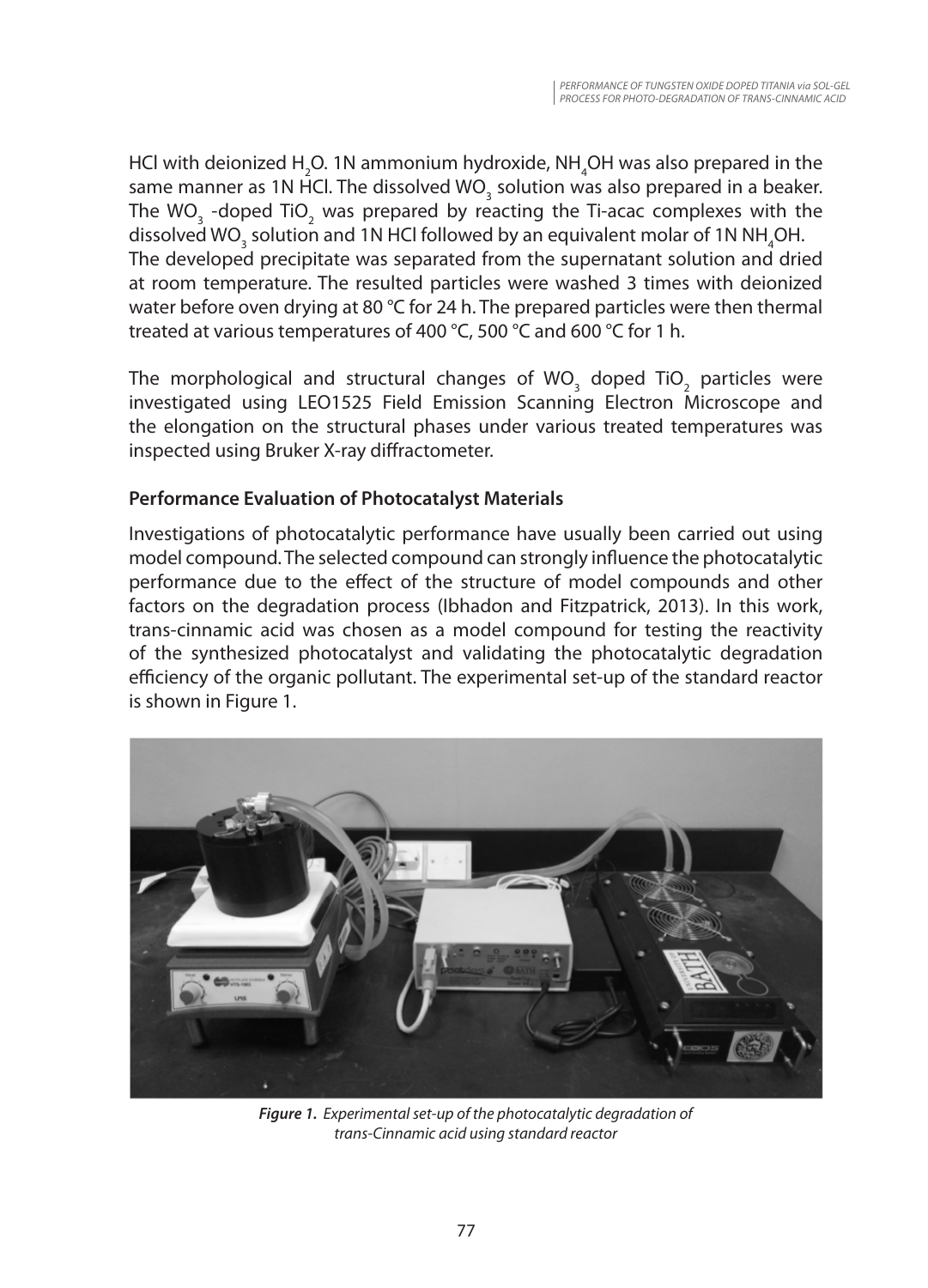The standard reactor consists of a flat bottom flask to allow for UV-Visible radiation with wavelength  $\lambda$  of 358 nm. The system is equipped with a jacketed envelope facilitating the flow of a temperature-constant fluid to maintain constant temperature throughout the experiment. The photocatalytic activity of the photocatalyst materials was evaluated by photodegradation of 50 ppm trans-Cinnamic acid. The 50 ppm trans-cinnamic acid solution was prepared by dissolving 50 mg of trans-cinnamic acid C<sub>6</sub>H<sub>5</sub>CH=CHCOOH (ChemCruz) in 1 L of distilled water. The solution's pH was  $3.0 \pm 0.1$ .

100 mg of the photocatalyst material was added into 250 ml of 50 ppm trans-cinnamic acid to form suspension under vigorous stirring in the dark to reach the adsorptiondesorption equilibrium. The photocatalytic reaction was started by turning on the LED lamps. 1 ml of the aliquot was withdrawn from the flask at the following time intervals: 0, 5, 10, 15, 20, 25, 30, 40, 50, 60, 75 and 90 minutes. The solution was then diluted with distilled water to make up to 10 mL prior to UV-Vis spectrophotometer analysis.

Analysis of trans-cinnamic acid was carried out using UV-Vis spectrophotometer (Perkin Elmer model Lambda 35) at the specific wavelength of 273.9 nm. The spectrometer was calibrated using a series of trans -cinnamic acid at different concentrations ranging from 1 ppm to 10 ppm prior to analysis. A blank run was also carried out under the conditions described above without the photocatalyst material as control. The experiment was also repeated with different photocatalyst dosage to assess the optimum photocatalyst concentration for degrading 50 ppm of transcinnamic acid in order to avoid excessive catalyst being used in the photocatalysis reaction.

## **RESULTS AND DISCUSSION**

All WO<sub>3</sub>-doped TiO<sub>2</sub> samples which based on the different thermal treatment temperatures of 400, 500 and 600 °C obtained similar clear white powder form. Observation on the crystallography by X-ray diffractometry on the evolution of phase crystallinity towards different temperature treatment was presented in Figure 2 which indicated formation of 2 types of polymorphs for TiO<sub>2</sub> namely anatase and rutile. Anatase can be easily observed by the presence of strong peak at 25.3° for all subjected thermal treatments whereas emission peaks for rutile with major Kα emission line at 27.5° only emerged whenever the materials undergo treatment at 600 °C (Kuznetsova, 2007). Another significant observation throughout the temperature evolution was the peak intensities become narrower and few other emission peaks for both crystals were revealed especially after thermal treatment at 600 °C. In addition, signal over noise ratio for overall diffraction angle, 2θ were also improved. These conditions indicated the crystalline quality has been enhanced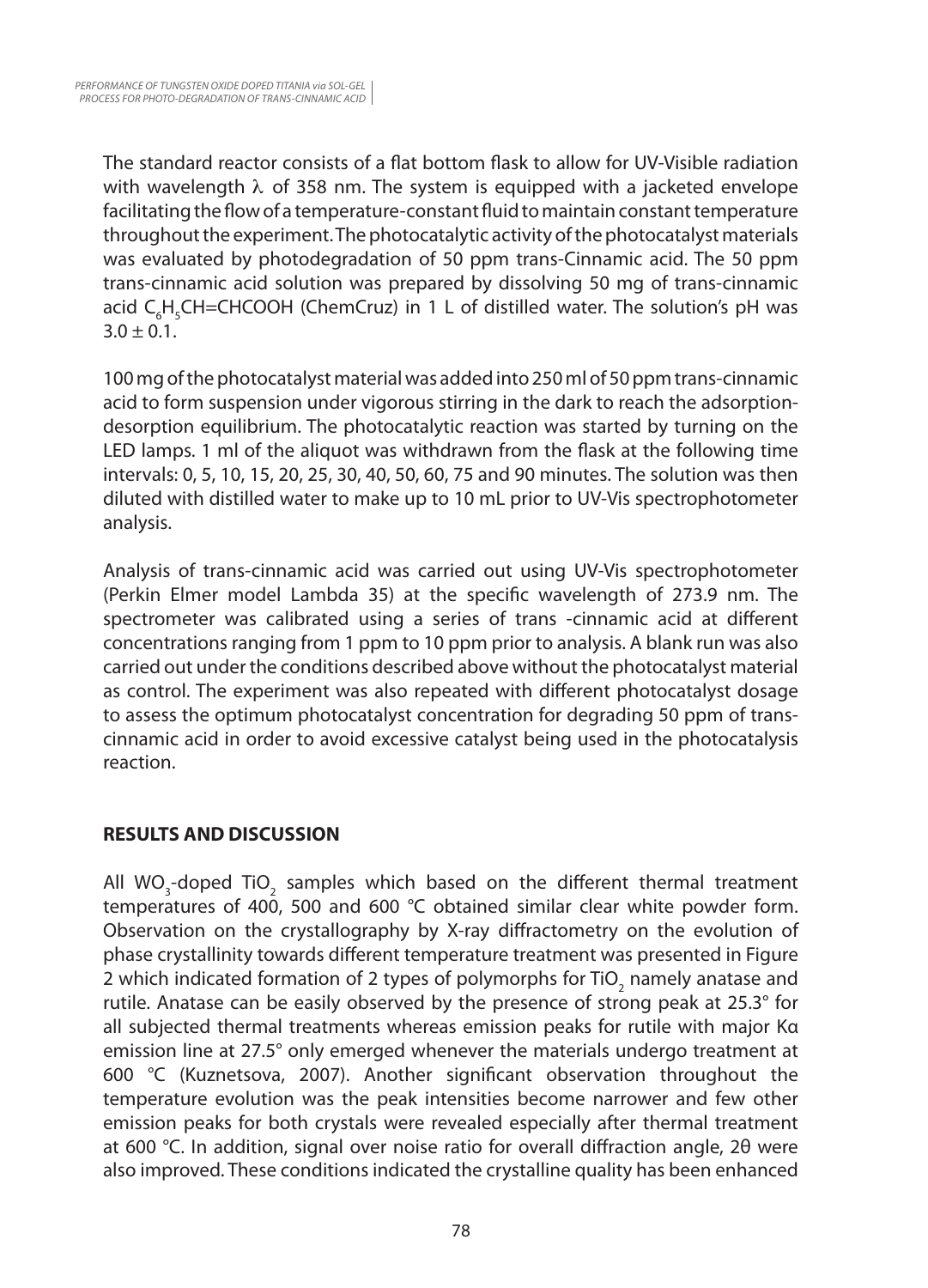which sequentially can be staged as change of disorder phase into crystal-anatase phase and followed by conversion of anatase to rutile phase for the latter stage (Raj, 2009). The other observation that strengthen our judgement on the crystal quality confinement with increase of thermal treatment was on the splitting of major Kα peak for anatase into Kα1 and Kα2 which were positioned at 25.3 ° and 26.0 °, respectively (Niwa, 2008). Apart from the narrowness in peak intensity, one can also noticed that the intensity of anatase peak has been reduced gradually throughout the increased of thermal treatment stating that the particles experienced reduction in size (Kumar, 1993).



*Figure 2. <code>XRD</code> spectra of WO<sub>3</sub> -doped TiO<sub>2</sub> prepared from sol-gel process at 400 °C, 500 °C and 600 °C, which showed the presence of brookite phase at 2θ = 30.81°.*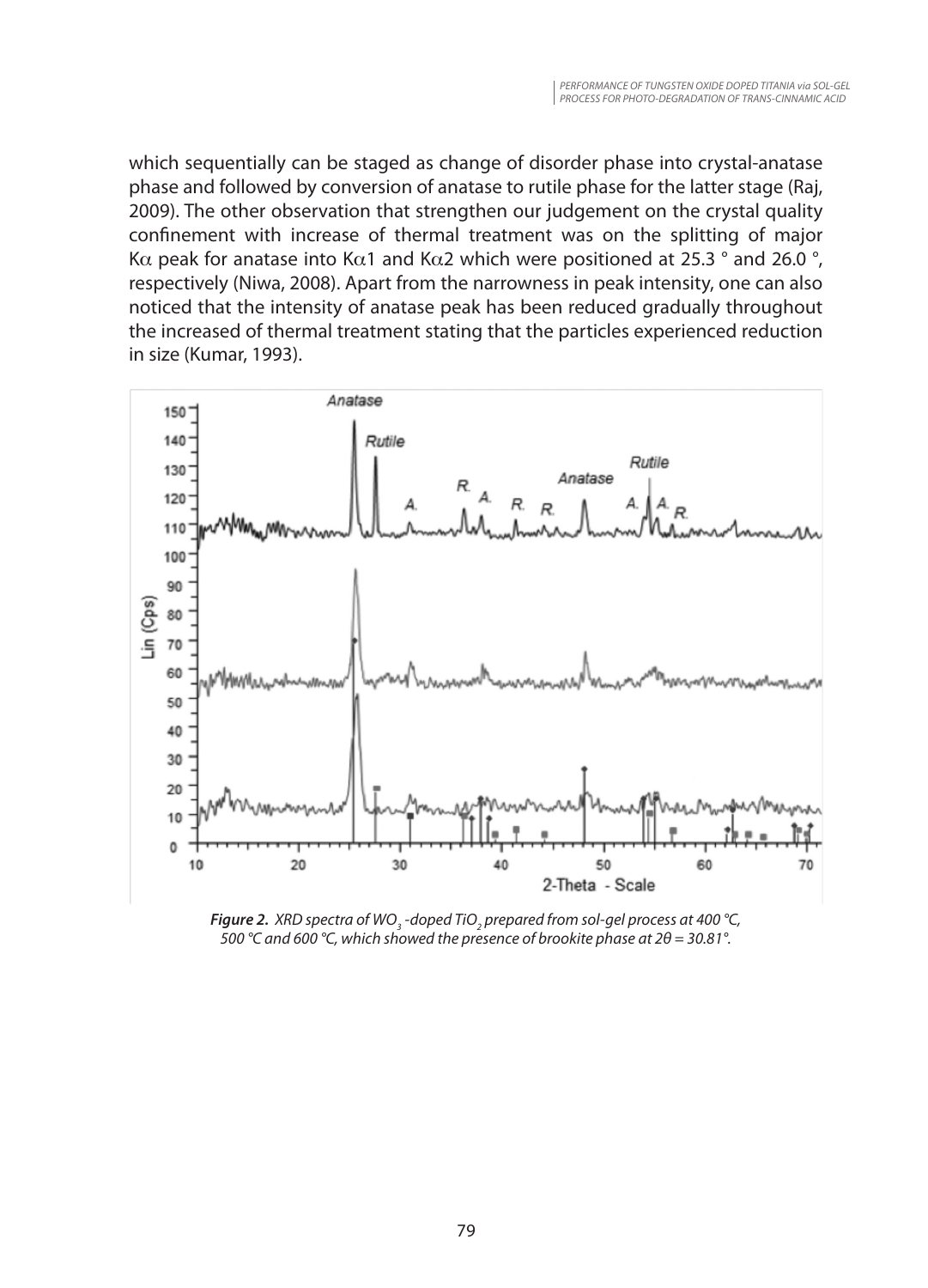

(a) 400 °C



(b) 500 °C



(c) 600 °C

**Figure 3.** FESEM images of prepared WO<sub>3</sub> -doped TiO<sub>2</sub> showed rounded nanoparticles structure *throughout various processing temperature at 400 °C, 500 °C and 600 °C*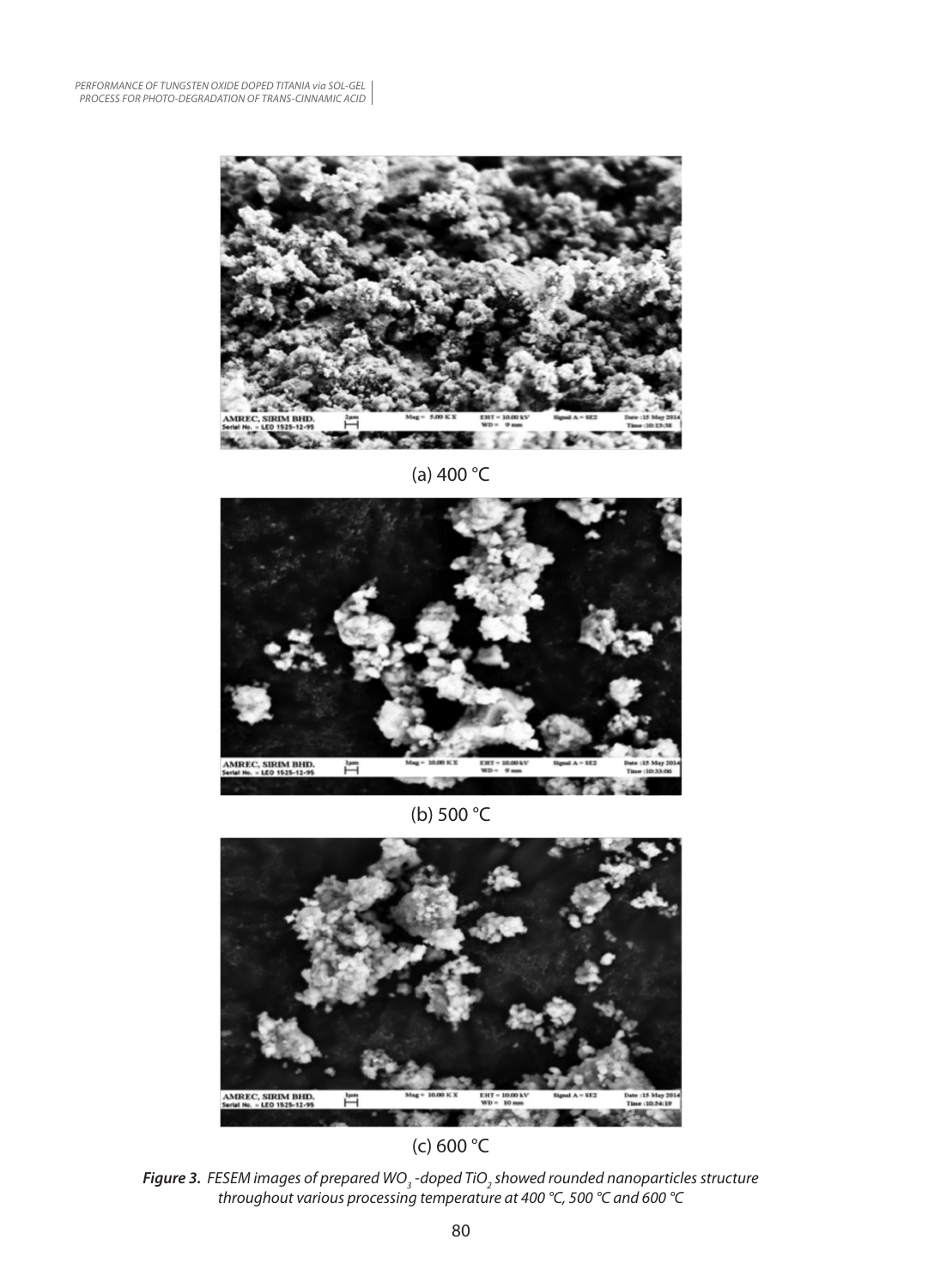FESEM has been carried out in order to obtain a comprehensive view on fabricated nanoparticles for the samples. As noticed in Figure 2, developed nanoparticles obtained 'grain-like' rounded shaped particle structures for all subjected curing temperature. Thermal treatment at 400 °C indicated the nanoparticles were well distributed throughout the surface with variety of particles sizes. On the other hand, treatment at higher temperatures of 500 and 600 °C provide smaller range in sizes distribution and exhibited high degree of agglomeration than the one with 400 °C treatment. Formation of agglomeration for these kind of samples (metal oxide) may come from the presence of high surface energy after experiencing thermal treatment. In principle, smaller particle size provides higher relative surface area over volume thus produce higher surface energy (Yao, 2015). From the perspective of thermodynamic, the increased of surface energy makes this material unstable which requires it to transform to more stable structures in every possible way (Nielsen, 1964) which in this experiment was the transformation from amorphous to crystals of anatase and rutile. Agglomeration, from one side, leads to decrease in entropy of the thermal treatment system (Stambolova, 2011) but from another side it leads to facilitate a negative enthalpy changes that promote stabilization by bond formation. As long as the enthalpy factor outweighs the entropy factor, agglomeration can take place (Cao, 2004). Based on this understanding, we suggested that thermal treatment at higher temperature especially 600 °C provides higher reduction in particle size which produces higher surface energy and in the stabilization progress, exhibited higher degree of agglomeration with more confined crystal quality compared to lower thermal treatment of 400 °C. This observation was concomitant with the result on the crystallography stating higher temperature provides finer crystal quality.

All sample with different thermal treated temperature were further investigated on the photocatalytic efficiencies by photo-irradiation setup as mentioned in the previous section. Details on decomposition of trans-cinnamic acid concentration was tabulated in Table 1 and sequential on the performance evaluation of the decomposition was depicted in Figure 3.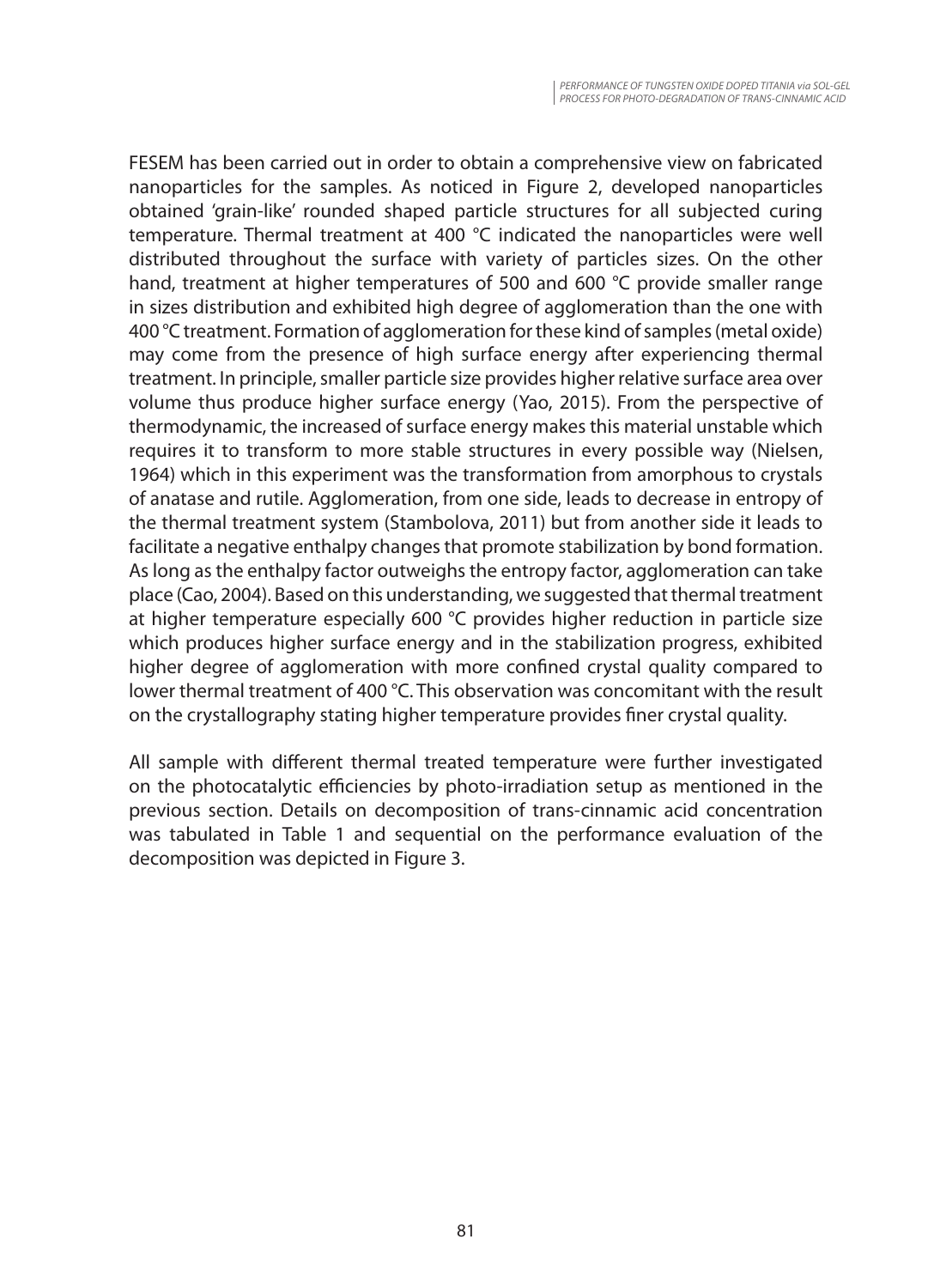| Concentration of Trans-Cinnamic acid (mg/L) |         |                                  |                                        |                                  |                                        |                                  |                                        |                                  |                  |                                 |
|---------------------------------------------|---------|----------------------------------|----------------------------------------|----------------------------------|----------------------------------------|----------------------------------|----------------------------------------|----------------------------------|------------------|---------------------------------|
| Time<br>(min)                               | Control | Removal<br>efficiency<br>$y(\%)$ | TiO <sub>2</sub><br>$+WO2$<br>(400 °C) | Removal<br>efficiency<br>$y(\%)$ | TiO <sub>2</sub><br>$+WO2$<br>(500 °C) | Removal<br>efficiency<br>$y(\%)$ | TiO <sub>2</sub><br>$+WO2$<br>(600 °C) | Removal<br>efficiency<br>$y(\%)$ | $*P25$<br>Powder | Removal<br>efficiency<br>$(\%)$ |
| $\theta$                                    | 50.73   | 0.00                             | 44.37                                  | 0.00                             | 41.91                                  | 0.00                             | 43.19                                  | 0.00                             | 47.86            | 0.00                            |
| 5                                           | 50.73   | 0.00                             | 21.07                                  | 52.52                            | 24.36                                  | 41.87                            | 30.61                                  | 29.13                            | 20.74            | 56.67                           |
| 10                                          | 49.11   | 7.58                             | 14.21                                  | 67.99                            | 17.95                                  | 57.17                            | 28.04                                  | 33.08                            | 14.35            | 70.02                           |
| 15                                          | 48.27   | 9.18                             | 12.61                                  | 71.58                            | 13.54                                  | 67.69                            | 22.84                                  | 45.51                            | 8.87             | 81.48                           |
| 20                                          | 47.34   | 10.92                            | 11.57                                  | 73.92                            | 11.62                                  | 72.28                            | 18.19                                  | 56.60                            | 9.69             | 78.75                           |
| 25                                          | 45.57   | 14.26                            | 7.18                                   | 83.81                            | 7.69                                   | 81.64                            | 13.30                                  | 68.26                            | 8.72             | 81.79                           |
| 30                                          | 44.64   | 16.00                            | 5.99                                   | 86.51                            | 5.93                                   | 85.85                            | 10.10                                  | 75.91                            | 5.26             | 89.01                           |
| 40                                          | 41.56   | 21.80                            | 4.15                                   | 90.65                            | 4.41                                   | 89.48                            | 5.53                                   | 86.81                            | 4.21             | 91.21                           |
| 50                                          | 39.86   | 24.99                            | 4.31                                   | 90.29                            | 3.29                                   | 92.16                            | 3.93                                   | 90.63                            | 3.98             | 91.68                           |
| 60                                          | 36.62   | 31.09                            | 3.59                                   | 91.91                            | 2.48                                   | 94.07                            | 3.37                                   | 91.97                            | 3.01             | 93.72                           |
| 75                                          | 31.69   | 40.37                            | 2.71                                   | 93.88                            | 0.96                                   | 97.71                            | 2.08                                   | 95.03                            | 2.25             | 95.29                           |
| 90                                          | 28.45   | 46.47                            | 1.84                                   | 95.86                            | 0.16                                   | 99.62                            | 0.40                                   | 99.04                            | 0.98             | 97.96                           |

#### **Table 1.** Performance evaluation of photocatalyst materials with loading of 100 mg in 250 mL of 50 ppm trans-cinnamic acid solution.

Note: \*P25 powder is commercial photocatalytic materials product from Degussa.

It was also noticed that the increase of thermal treatment from 400 °C to 600 °C contributed to higher degradation of trans-cinnamic acid. Both WO<sub>3</sub> -doped TiO<sub>2</sub> at 500 °C and 600 °C showed higher photo-degradation efficiency at greater than 99 % after 90 minutes of photocatalytic performance test as compared to WO<sub>3</sub>- doped TiO<sub>2</sub> at 400 °C which only achieved 96 % of trans-cinnamic acid degradation.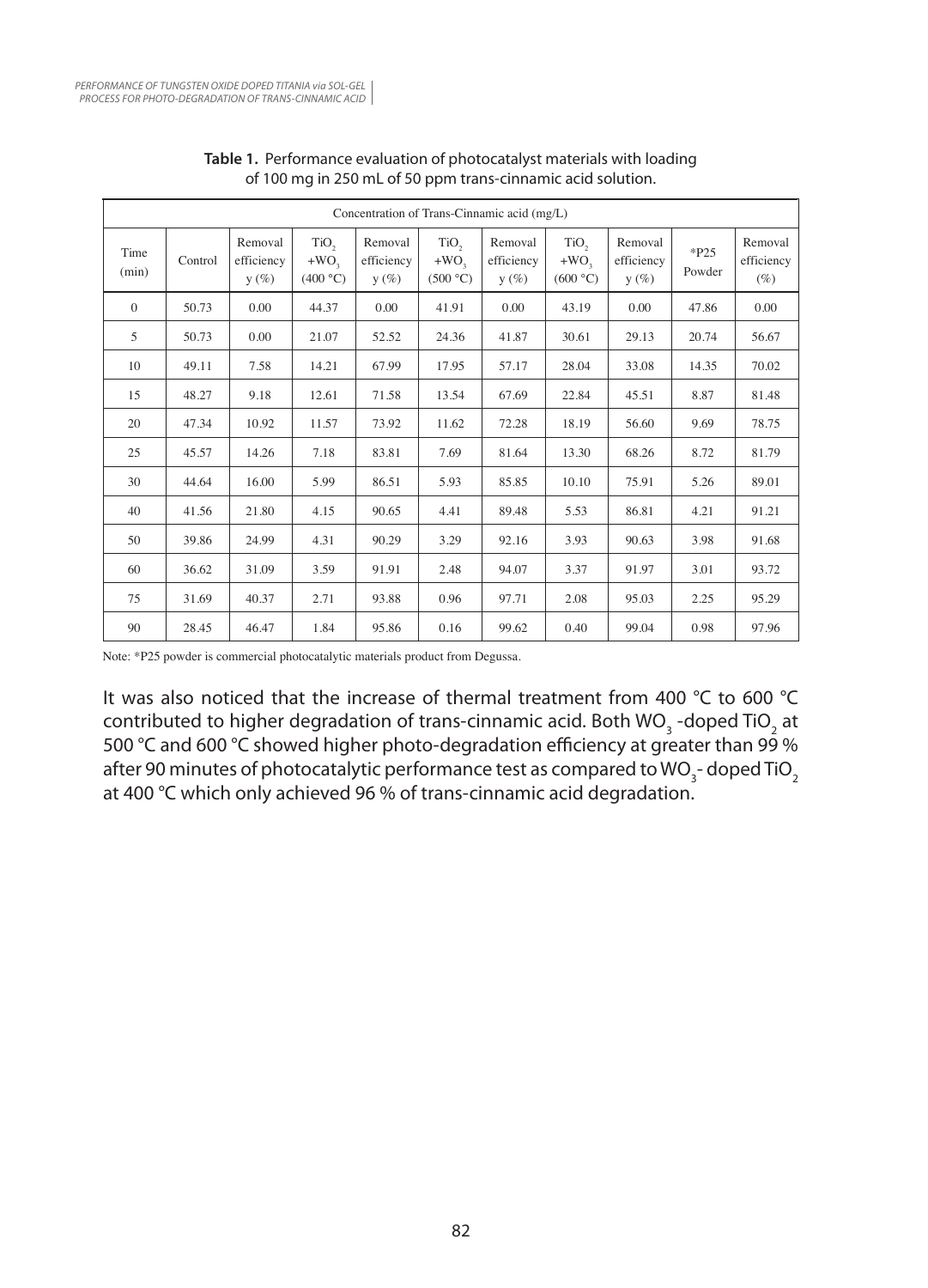

The photo-degradation efficiency of WO<sub>3</sub>-doped TiO<sub>2</sub> at 600 °C was between WO<sub>3</sub>-doped TiO<sub>2</sub> at 400 °C and 500 °C. The WO<sub>3</sub>-doped TiO<sub>2</sub> at 600 °C was selected for further investigating the relationship between concentration of photocatalyst materials and photo-degradation reaction. Table 2 shows the performance of degradation of trans-cinnamic acid for 90 minutes photocatalytic testing at different loading of WO<sub>3</sub>-doped TiO<sub>2</sub> (600 °C) photocatalyst. The photodegradation rate of 50 ppm trans-cinnamic acid in different loading of WO<sub>3</sub>-doped TiO<sub>2</sub> (600 °C) decreased as the concentration of the cinnamic acid in the solution was reduced. It was noticed that photo-degradation occurred at lower photocatalyst loading of 10 mg. Figure 4 shows the relationship between WO<sub>3</sub>-doped TiO<sub>2</sub> (600 °C) loading and removal efficiencies. It could be observed that 10 mg of photocatalyst managed to degrade 80 % of trans-cinnamic acid. The results also revealed the optimum photocatalyst loading which is 60 mg, enables the degradation of more than 98 % of 50 ppm transcinnamic acid.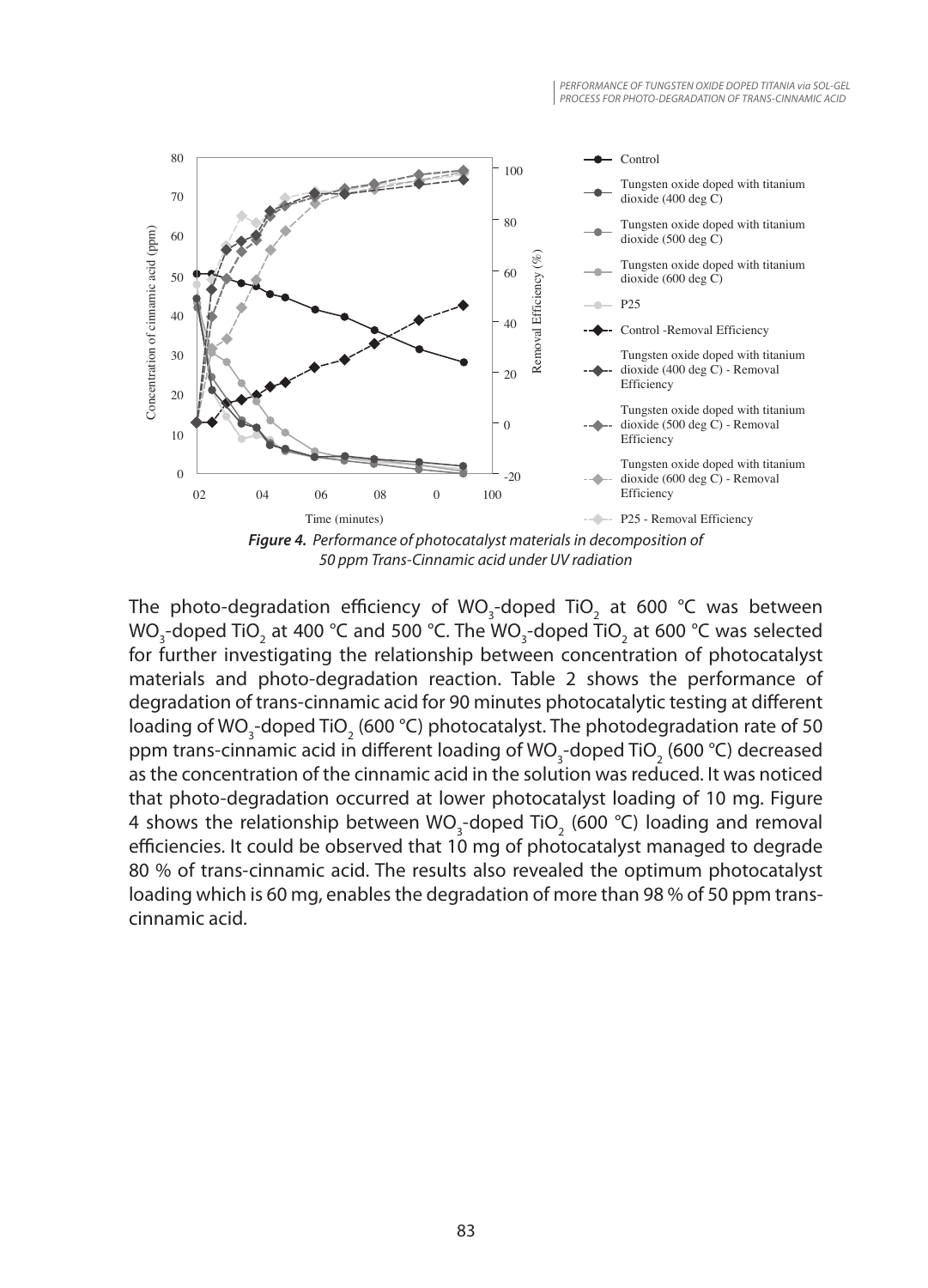| Concentration of Trans-Cinnamic acid (mg/L) |         |                                  |                           |                                  |                                         |                                  |                                         |                                  |                  |                                 |
|---------------------------------------------|---------|----------------------------------|---------------------------|----------------------------------|-----------------------------------------|----------------------------------|-----------------------------------------|----------------------------------|------------------|---------------------------------|
| Time<br>(min)                               | Control | Removal<br>efficiency<br>$y(\%)$ | TiO,<br>$+WO$<br>(400 °C) | Removal<br>efficiency<br>$y(\%)$ | TiO <sub>2</sub><br>$+WO$ ,<br>(500 °C) | Removal<br>efficiency<br>$y(\%)$ | TiO <sub>2</sub><br>$+WO$ ,<br>(600 °C) | Removal<br>efficiency<br>$y(\%)$ | $*P25$<br>Powder | Removal<br>efficiency<br>$(\%)$ |
| $\mathbf{0}$                                | 50.73   | 0.00                             | 44.37                     | 0.00                             | 41.91                                   | 0.00                             | 43.19                                   | 0.00                             | 47.86            | 0.00                            |
| 5                                           | 50.73   | 0.00                             | 21.07                     | 52.52                            | 24.36                                   | 41.87                            | 30.61                                   | 29.13                            | 20.74            | 56.67                           |
| 10                                          | 49.11   | 7.58                             | 14.21                     | 67.99                            | 17.95                                   | 57.17                            | 28.04                                   | 33.08                            | 14.35            | 70.02                           |
| 15                                          | 48.27   | 9.18                             | 12.61                     | 71.58                            | 13.54                                   | 67.69                            | 22.84                                   | 45.51                            | 8.87             | 81.48                           |
| 20                                          | 47.34   | 10.92                            | 11.57                     | 73.92                            | 11.62                                   | 72.28                            | 18.19                                   | 56.60                            | 9.69             | 78.75                           |
| 25                                          | 45.57   | 14.26                            | 7.18                      | 83.81                            | 7.69                                    | 81.64                            | 13.30                                   | 68.26                            | 8.72             | 81.79                           |
| 30                                          | 44.64   | 16.00                            | 5.99                      | 86.51                            | 5.93                                    | 85.85                            | 10.10                                   | 75.91                            | 5.26             | 89.01                           |
| 40                                          | 41.56   | 21.80                            | 4.15                      | 90.65                            | 4.41                                    | 89.48                            | 5.53                                    | 86.81                            | 4.21             | 91.21                           |
| 50                                          | 39.86   | 24.99                            | 4.31                      | 90.29                            | 3.29                                    | 92.16                            | 3.93                                    | 90.63                            | 3.98             | 91.68                           |
| 60                                          | 36.62   | 31.09                            | 3.59                      | 91.91                            | 2.48                                    | 94.07                            | 3.37                                    | 91.97                            | 3.01             | 93.72                           |
| 75                                          | 31.69   | 40.37                            | 2.71                      | 93.88                            | 0.96                                    | 97.71                            | 2.08                                    | 95.03                            | 2.25             | 95.29                           |
| 90                                          | 28.45   | 46.47                            | 1.84                      | 95.86                            | 0.16                                    | 99.62                            | 0.40                                    | 99.04                            | 0.98             | 97.96                           |

#### **Table 2.** Degradation efficiency of 50 ppm trans cinnamic acid at different loading of WO3 -doped TiO2 (600oC) photocatalyst.

Note: \*P25 powder is commercial photocatalytic materials product from Degussa.



**Figure 5.** Relationship between WO<sub>3</sub>-doped TiO<sub>2</sub> photocatalyst loading and removal *efficiency (%) at 90 minutes of photo degradation reaction*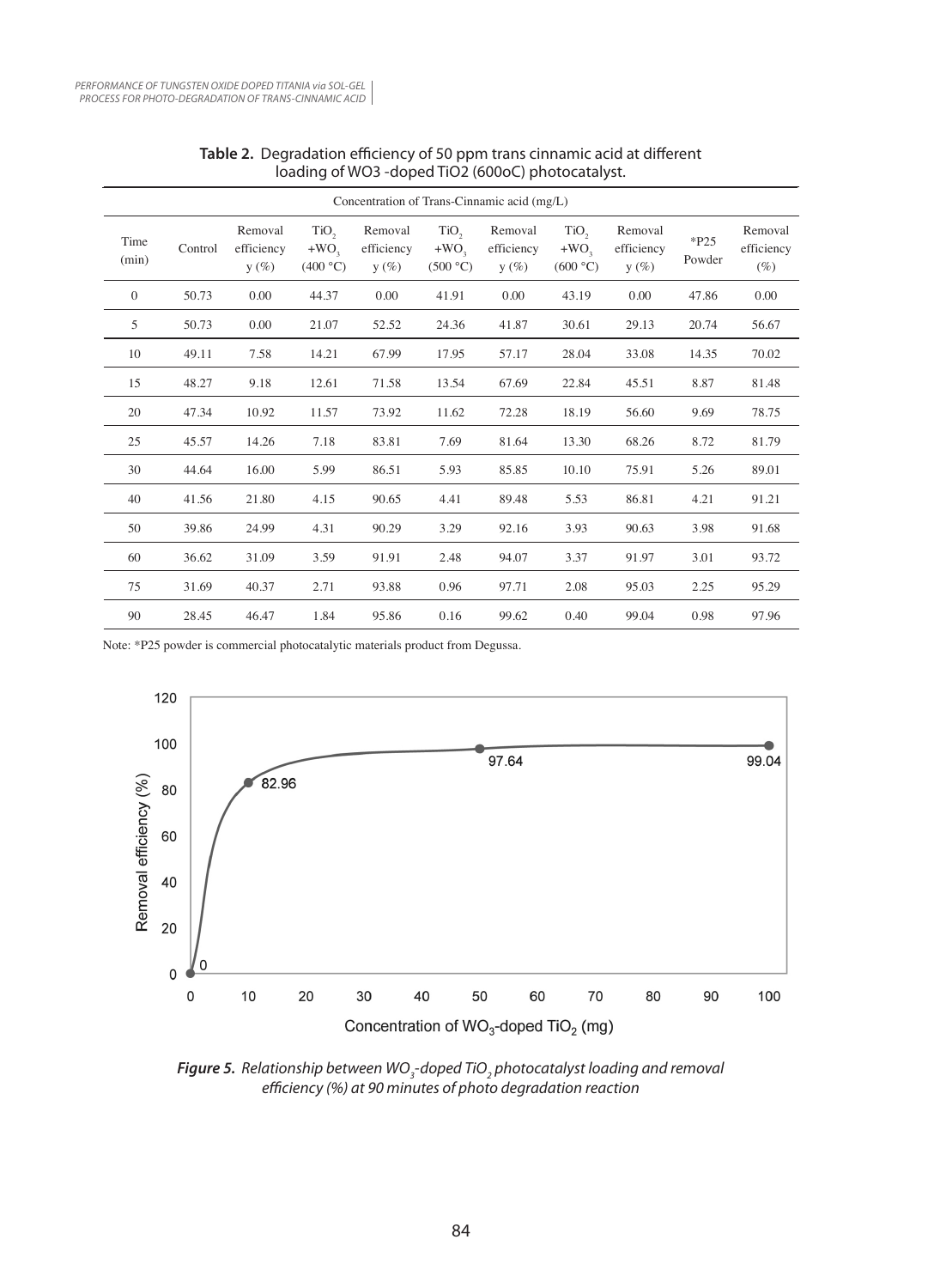### **CONCLUSION**

Temperature treatment mainly governed the types, sizes and quality of fabricated titania crystal which has contributed to photo-degradation of trans-cinnamic acid. Treatment at lower temperature of 400 and 500 °C resulted on the formation anatase crystal, however more harmonized anatase-rutile crystal phases with confined crystal quality and smaller particles was successfully developed at high temperature of 600 °C. Minimum loading of 10 mg WO<sub>3</sub> -doped TiO<sub>2</sub> (600 °C) photocatalyst is required to achieve more than 80 % removal of 50 ppm trans-cinnamic acid. Continued adding up to 100 mg weight of WO<sub>3</sub> -doped TiO<sub>2</sub> (600 °C) in 50 ppm trans-cinnamic acid slightly enhanced the photo degradation reaction performance.

### **ACKNOWLEDGEMENT**

This work was supported by European Union Seventh's Framework Programme entitled 'Photocatalytic Materials for the Destruction of Recalcitrant Organic Industrial Waste' under the Grant Agreement N. 309846'.

#### **REFERENCES**

Cao, G., Wang, Y., (2004) *Nanostructures and Nanomaterials – Synthesis Properties and Applications*, World Scientific, USA, pp 75-92.

Fujishima, A., Zhang, X. (2006). *Titanium Dioxide Photocatalysis: Present Situation and Future Approaches.* C. R. Chimie 9, pp 750–760.

Ibhadon, A. O. and Fitzpatrick, P. (2013). *Heterogeneous Photocatalysis: Recent Advances and Applications*. Catalysts, Vol. 3, pp 189-218.

Kumar, K-N. P., Keiser, K., Burggraaf, A. J., (1993) *Textural Evolution and Phase Transformation in Titania Membranes : Part 1.-Unsupported Membranes*, 3(11), pp 1141-1149

Kuznetsova I, N., Blaskov, V., Znaidi, L., (2007). *Study on the Influence of Heat Treatment on the*  Crystallographic Phases of Nanostructured TiO<sub>2</sub> Films. Mater. Sci. & Eng. B, 137, pp 31 – 39

Manoj, A. L., *Shaji, V. and Santhosh, S. N. (2012). Photocatalytic Water Treatment by Titanium Dioxide: Recent Updates*. Catalysts, Vol. 2, pp 572-601.

Nielsen A. E., (1964) *Kinetic of Precipitation*, MacMillan, New York, pp 20-32.

Niwa, K., Masuda, A., Ikuma, Y., (2008) *Microstructure and Photocatalytic Study of TiO<sub>2</sub> nano Particles Coated on Glass*. IEEE ICONN, DOI 10.1109/4639246

Raj, K. J. A., Viswanathan, B., (2009) *Effect of Surface Area, Pore Volume and Particle Size of P25 Titania on Phase Transformation of Anatase to Rutile*, Indian J. Chem. 48A pp 1378-1382